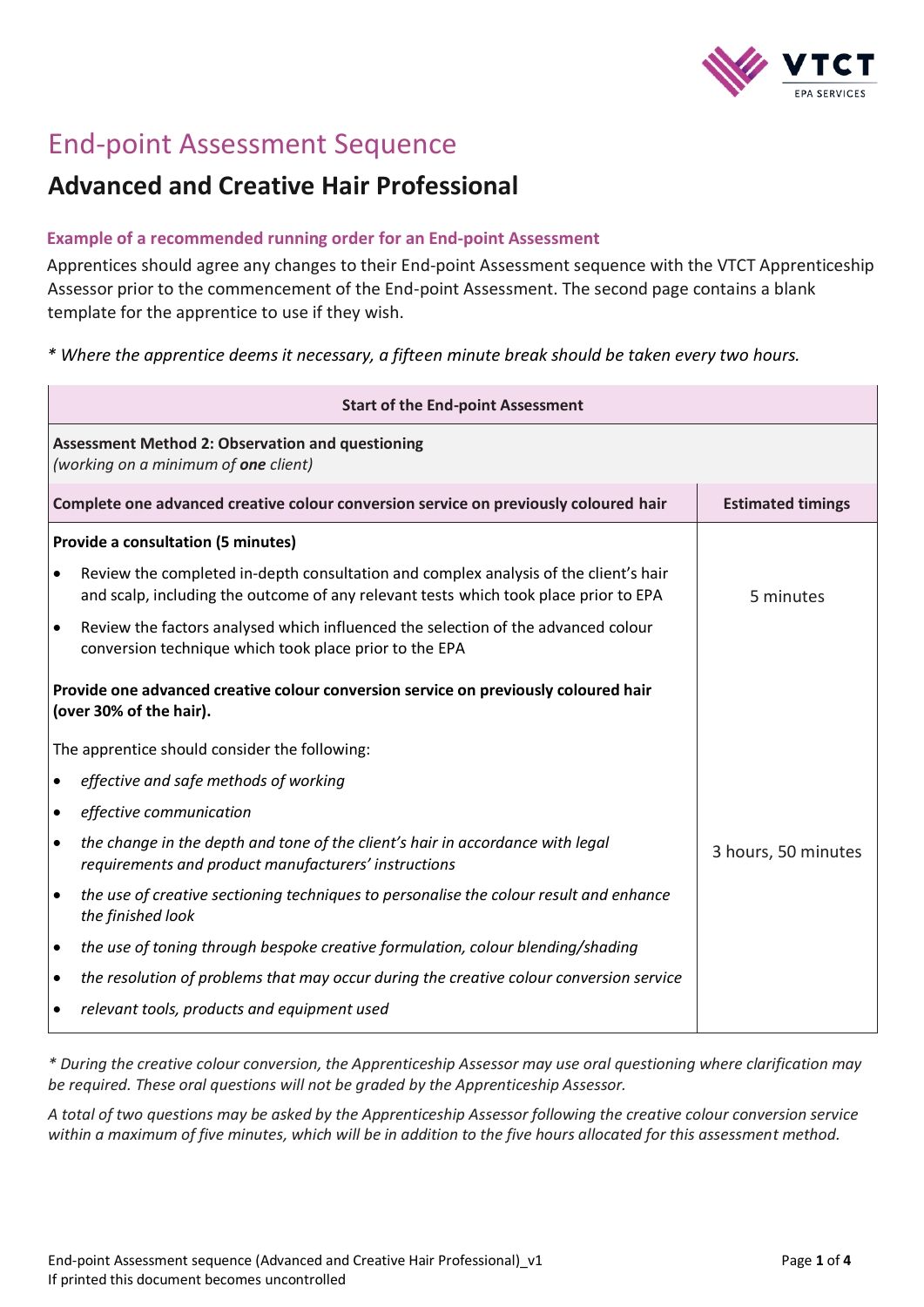

| Create one precision cut and finish from Collection of hairstyle looks chosen by the client |                                                                                                   | <b>Estimated timings</b> |
|---------------------------------------------------------------------------------------------|---------------------------------------------------------------------------------------------------|--------------------------|
| <b>Provide a consultation (5 minutes)</b>                                                   |                                                                                                   |                          |
| $\bullet$                                                                                   | Review the completed in-depth consultation and complex analysis of the client's hair<br>and scalp |                          |
| $\bullet$                                                                                   | Review the factors analysed which influenced the design and creation of the hairstyle<br>look     | 5 minutes                |
| $\bullet$                                                                                   | Confirm how the Collection of hairstyle looks was planned, created, evidenced and<br>evaluated    |                          |
| Provide a precision cut and finish from the Collection of hairstyle looks                   |                                                                                                   |                          |
| The apprentice should consider the following:                                               |                                                                                                   |                          |
| $\bullet$                                                                                   | safe working practices and effective communication                                                |                          |
| ٠                                                                                           | sectioning and cutting guidelines to achieve the required look                                    | 1 hour                   |
| $\bullet$                                                                                   | precision and personalised cutting techniques tailored to suit individual characteristics         |                          |
| ٠                                                                                           | preparation, fashion styling, dressing and finishing techniques                                   |                          |
| ٠                                                                                           | relevant products, tools and equipment                                                            |                          |

*\* During the precision cut and finish service, the Apprenticeship Assessor may use oral questioning where clarification may be required. These oral questions will not be graded by the Apprenticeship Assessor.* 

*A total of two questions may be asked by the Apprenticeship Assessor following the precision cut and finish service within a maximum of five minutes, which will be in addition to the five hours allocated for this assessment method.*

#### **Suggested break of 15 minutes**

| <b>Assessment Method 3: Professional Discussion</b>                                                                                                                                      |                          |  |  |  |
|------------------------------------------------------------------------------------------------------------------------------------------------------------------------------------------|--------------------------|--|--|--|
| Professional discussion between Apprenticeship Assessor and the apprentice                                                                                                               | <b>Estimated timings</b> |  |  |  |
| The apprentice will describe the services they have completed from their Collection of<br>hairstyle looks from consultation to finish and aftercare advice, covering all applicable KSB. | 45 minutes               |  |  |  |
| <b>Complete the End-point Assessment</b>                                                                                                                                                 |                          |  |  |  |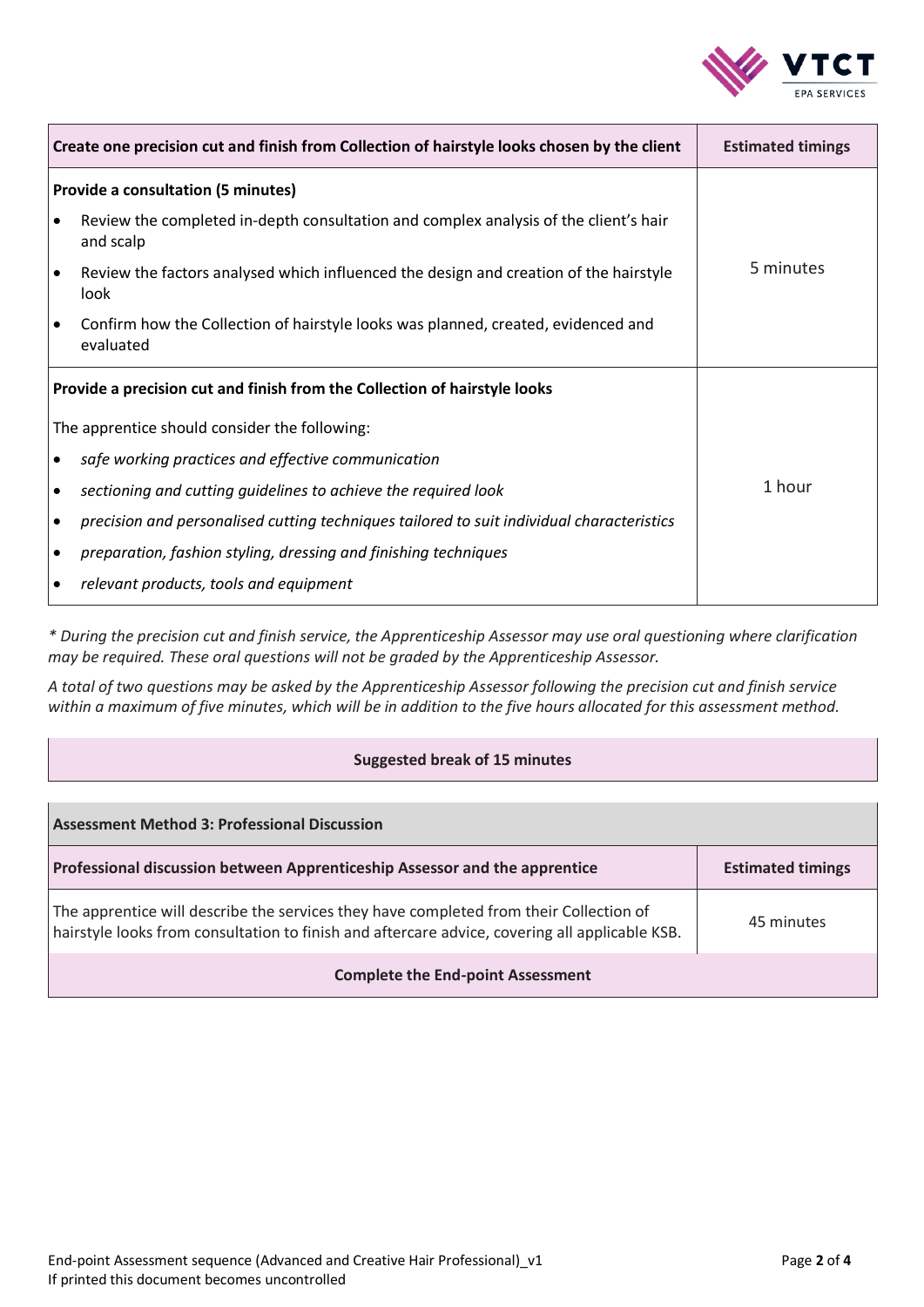

### **End-point Assessment sequence:**

| <b>Apprentice name:</b>               |  |
|---------------------------------------|--|
| <b>End-point Assessment date:</b>     |  |
| <b>End-point Assessment location:</b> |  |

| <b>Start of the End-point Assessment</b>                                                                       |                          |  |  |
|----------------------------------------------------------------------------------------------------------------|--------------------------|--|--|
| <b>Assessment Method 2: Observation and questioning</b><br>(working on a minimum of one client)                |                          |  |  |
| Complete one advanced creative colour conversion service on previously coloured hair                           | <b>Estimated timings</b> |  |  |
| <b>Provide a consultation</b>                                                                                  | 5 minutes                |  |  |
| Provide one advanced creative colour conversion service on previously coloured hair<br>(over 30% of the hair). |                          |  |  |